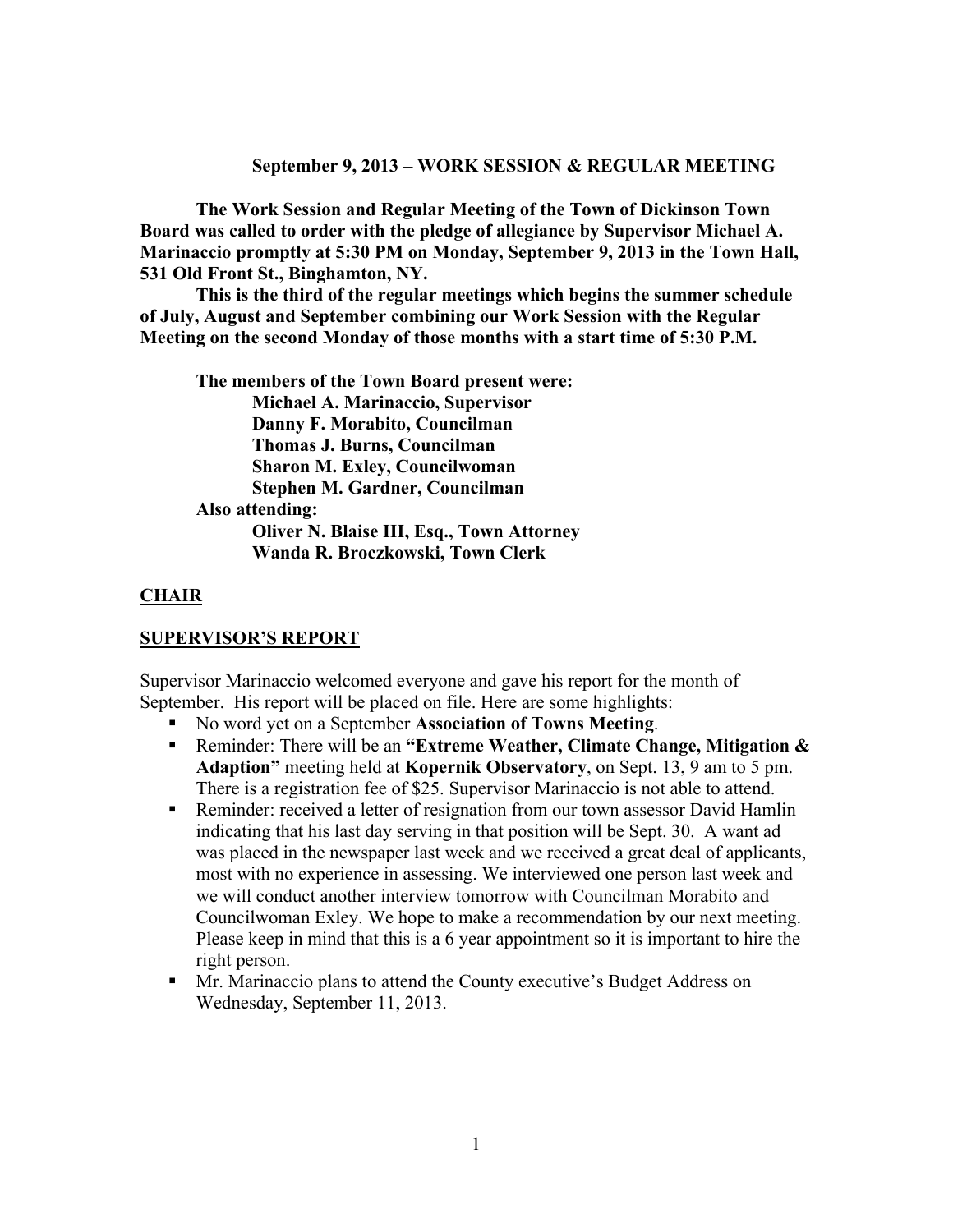### **SUPERVISOR'S REPORT (CONTINUED)**

- In regard to the 2014 town budget, all departments have turned in their budgets for 2014 and are currently under review. I will begin the budget process Friday afternoon and will present a preliminary to the town board as quickly as possible for their review, recommendations, and any changes.
- In regard to recent vehicle break-ins in Sunrise Terrace, Sheriff Harder notified me that 4 youths were arrested and charged with the break-ins.
- $\blacksquare$  Monday September 23, 7 pm, the Planning Board will be conducting their Comprehensive Plan meeting at the Sunrise Terrace Center.
- Supervisor Marinaccio will be taking part in the ribbon cutting ceremony for the new **SUNY Broome Science** center on September 26, 10 am.
- The **NYS Dept of Transportation** contacted Mr. Marinaccio in regard to the I-81 walk bridge that connects Front St. to Sunrise Terrace. This is the second time in the past few years that the subject of demolishing, repairing or other alternative for the bridge has been discussed. A public hearing, conducted by **NYDOT** will take place on Thursday, September 26, 7 pm, here at the town hall. I will make sure that our residents are notified. I will also meet with NYSDOT representative on Tuesday, September 24 at 10 am for preliminary discussions.
- We will be receiving an annual payment of \$39,802 from the sheriff's office for the per diem rates for out of area inmates. This is in addition to the Annual \$25,000 that we receive as part of our host community agreement.
- A meeting was held 2 weeks ago regarding the Color Run that will be taking place in our town and held at the **SUNY Broome** campus. A route is being seriously considered and will not take place on any of our residential streets. Part of the route will take place along Front St. from the North Campus Drive to Van Winkle Drive, then up to the sheriff's building and around the campus. We are looking at May of 2014 for this event that has the potential of bringing in 5 thousand participants to run/walk. Part of the proceeds will benefit the **Mental Health Association of the Southern Tier.** Joel and Mr. Marinaccio attended this meeting along with representatives from **BCC**, the sheriff, county, state, **MHAST,** Chamber, Etc.
- Supervisor Marinaccio received letter from the **NYS Dept of Agriculture** indicating that the DCO services (Dog Control Services) were found to be satisfactory regarding compliance to **NYS Ag & Market** requirements.
- **NYSEG** warning letters- none received this month.
- Code violations No reports as of this meeting.
- Dog Control Officer's monthly report Wandering dogs, dogs attacking other dogs, constant barking dogs, runaway dogs (from the shelter), and other issues were addressed.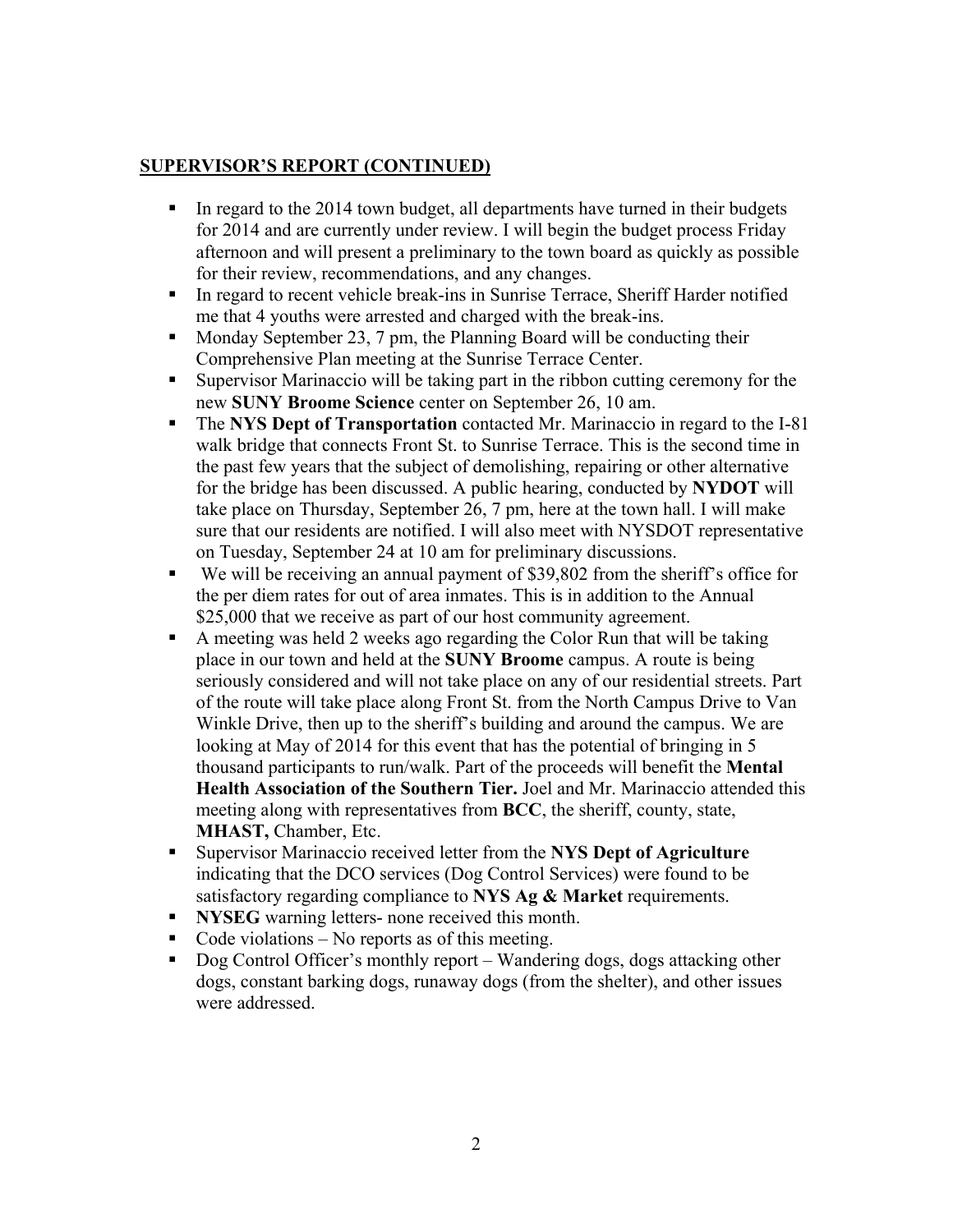## *CHAIR*

### **239 REVIEW**

The Town of Union sent a 239 review of their Code updates. All 239's are on file with the Town Clerk.

### **PROPERTY TAX CAP**

A property Tax cap year 3 review on Thursday, September  $19<sup>th</sup> 10:30$  am to noon at the County Building, Legislative chambers.

### **PUBLIC COMMENTS**

Resident Jean Compton asked if we had gotten any word on when the lights on Bevier Street, the highway and the ramps will get turned back on. Night visibility is poor. Supervisor Marinaccio said most likely it will not be until Phase I of the highway project is completed. Dec 2015 will be completion of Phase I and Phase II will be started by then.

Resident Jim Love of Orchard Road noticed all the trees and shrubs at the Prospect Street **Broome Developmental Center** have been chopped down. Public Works Commissioner Kie will see about talking to someone at the **BDC.** There is to be a meeting regarding the closing of the **BDC** and **Psych Center** Friday. The meeting is open to the public.

The public comment period was then closed by Supervisor Marinaccio.

### **APPROVAL OF MINUTES**

On a motion by Councilman Morabito, seconded by Councilman Burns to approve the Work Session and Regular Meeting Minutes of August 12, 2013. All in favor. Vote -5 Ayes, Nays-0.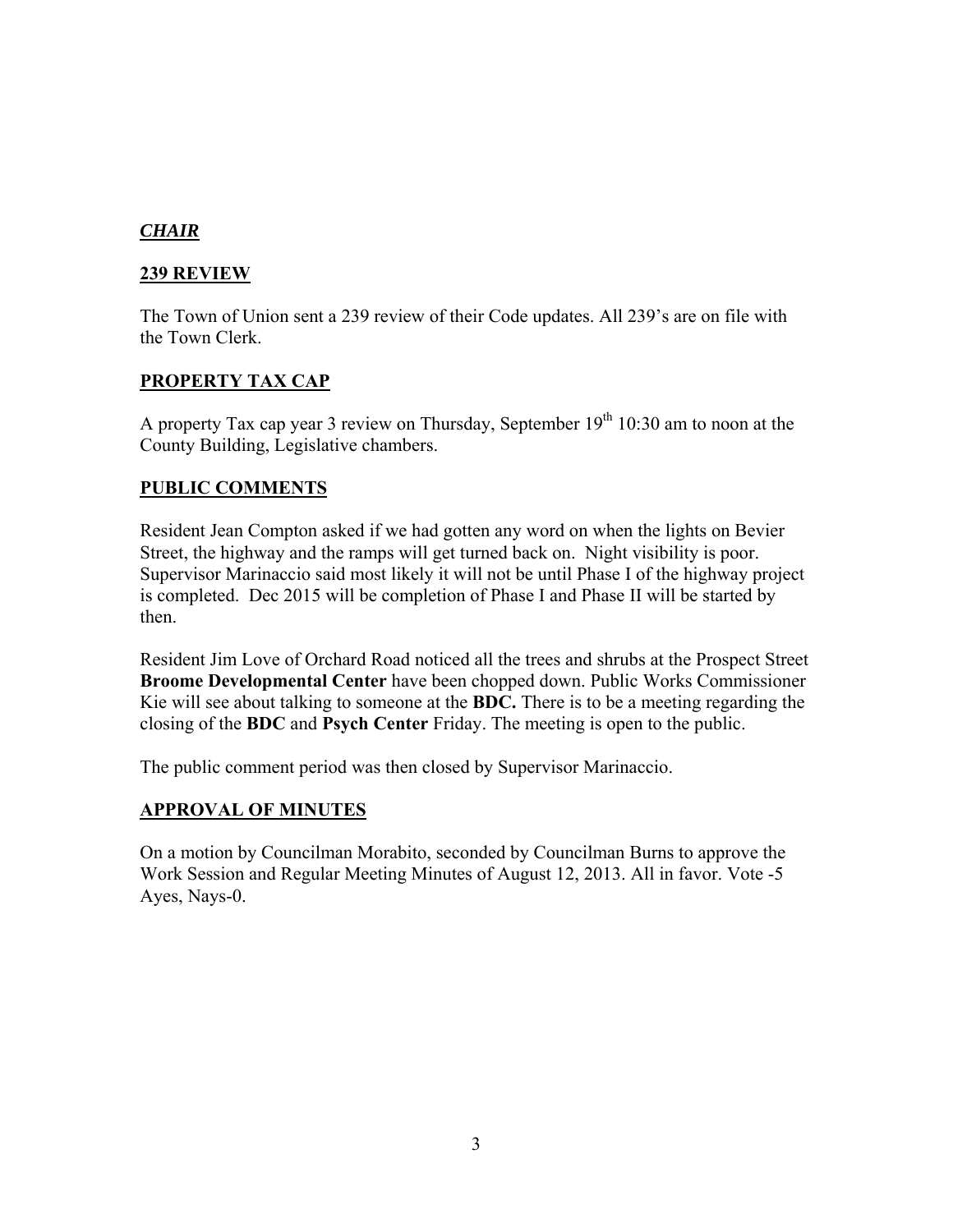### **ABSTRACT #9**

Abstract Summary of Audited Vouchers for Funds in the amount of \$400,072.97. On Motion from Councilman Gardner, seconded by Councilman Morabito to approve. Vote  $Ayes - 5$ , Nays  $-0$ .

 Supervisor Marinaccio voting Aye Councilman Morabito Aye Councilman Burns voting Aye Councilwoman Exley voting Aye Councilman Gardner voting Aye Unanimously passed and noted as duly adopted.

# **ATTORNEY**

Attorney Blaise reported there was to be a Road Use local law meeting at the County Office Building regarding the proposed Local Law. When the attorney's arrived, there were numerous special interest groups present, which made it impossible to discuss specific technical and legal aspects of the proposed law. The meeting was rescheduled to Friday, September 13<sup>th</sup>, at the law offices of **Coughlin & Gerhart, LLP** in Kirkwood. Mr. Blaise will report back next month.

## **13 BELLAIR AVENUE**

Mr. Laskowski is officially the new owner of the property. The sale has been completed finalizing the closing and filing the transfer of papers per Attorney Blaise's office.

# **SOLID WASTE DISTRICT NO. 1 AND EXTENSIONS 1 AND 2 BID AWARD**

The contract of the three (3) companies **Adams Disposal Service, Taylor Garbage Service and Waste Management** for the Dickinson Garbage District No. 1 and Extensions 1 and 2, were reviewed by Attorney Blaise. He reported after reviewing the bid packages Waste Management was the only bidder who had fully completed all documents and they were all in order. Theirs appeared to be the lowest responsible bid. Supervisor Marinaccio declared we should authorize **Waste Management** as the successful bidder.

Supervisor Marinaccio requested the board consider including "White" pick-up for less than an additional \$2,000. Public Works Commissioner Kie reported with many businesses offering free appliance take-away with an appliance purchase there are fewer appliances at the curb. It was decided to go with the "Price without White" for \$188,698.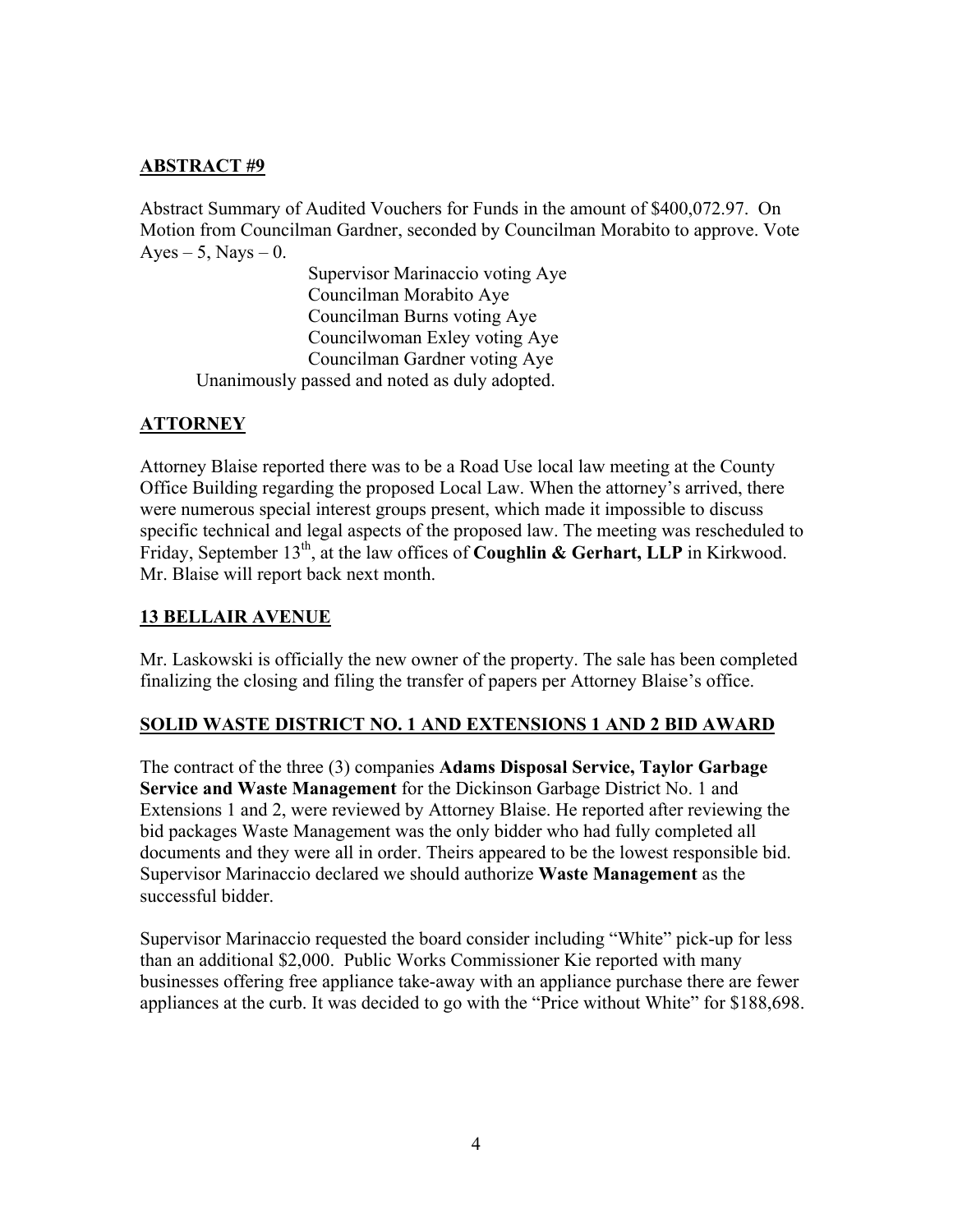### **RESOLUTION 2013-31**

 The following Resolution was offered by Councilman Burns, who moved its adoption, seconded by Councilman Exley to wit:

BE IT RESOLVED, by the Town Board of the Town of Dickinson, Broome County, New York as follows:

### **The Supervisor is authorized to sign 2 (two) year contract of the waste hauling contract with Waste Management for the Garbage District. (Copy on file in Town Clerk's office).**

The question of adoption of the foregoing Resolution was duly put to a vote on roll call which resulted as follows: All in favor. Vote  $Aves - 5$ , Nays – 0.

> Supervisor Marinaccio voting Aye Councilman Morabito voting Aye Councilman Burns voting Aye Councilwoman Exley voting Aye Councilman Gardner voting Aye

All in favor: Contract on file.

### **PROSPECT TERRACE FIRE DEPARTMENT 5 YEAR CONTRACT UP**

The **PTFD** contract is due for renewal. Attorney Blaise needs the annual amounts from the fire company. They contemplated an increase and Supervisor Marinaccio reminded them any increase gets applied toward the **"Tax Cap"** and therefore would have to decrease the budget somewhere else. A preliminary **PTFD** meeting is scheduled prior to the public hearing at our regular meeting on Tuesday October  $15<sup>th</sup>$  at 6:00 pm. It should be noted, a fire company representative must be present at the public hearing.

At this time, Supervisor Marinaccio commented further on the closing of **BDC** and that it would affect the **PTFD (Prospect Terrace Fire Department)** revenue by \$12,000 annually. Supervisor Marinaccio commented with the closing of **Broome Developmental** facility by the State this would be a loss to the **PTFD**. The building would still need protection if **BDC** closes.

# **URBAN FARMING LOCAL LAWS AGRICULTURE CODE**

Attorney Blaise reminded the Board of the request by a resident of Sowden Street to amend our animal control local law to allow residents to raise and keep 3 or 4 chickens for the production of eggs on their property. Presently there is a prohibition in the Town except for agriculturally zoned areas. Prior to this evenings meeting, the resident dropped off a package which included laws from the City of Binghamton and various municipalities across the state local laws that allow residents to raise chickens under their code. Mr. Blaise will discuss these materials with Councilman Gardner.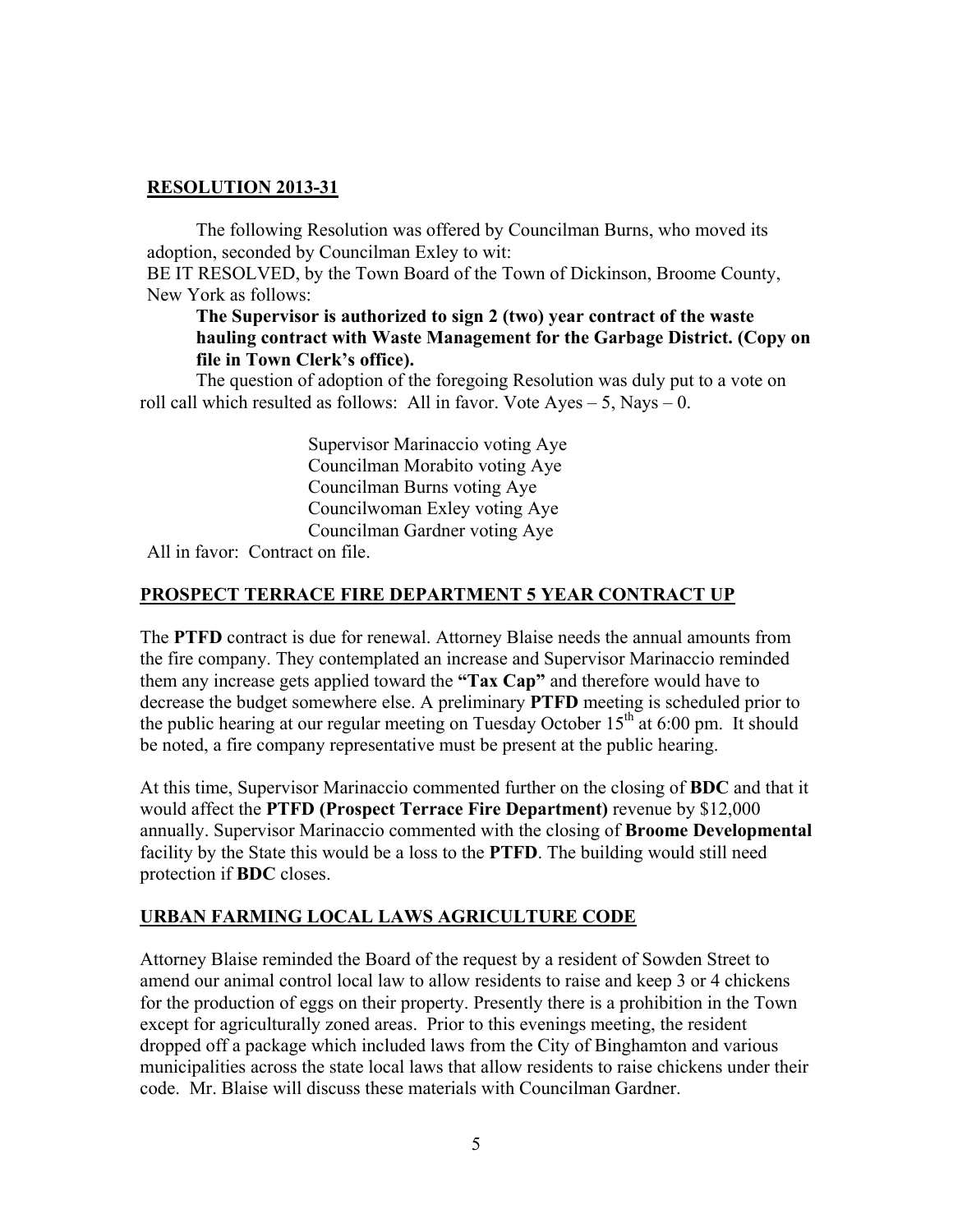# **158 OLD STATE ROAD TAXES DUE**

Attorney Blaise reported the Town received a school tax bill in the amount of \$160.00. The annual Tax Exemption deadline is March 1<sup>st</sup> through **Broome County Real Property.** The property was acquired after the deadline so this year the town will have to pay the school tax, then apply for an exemption for the following 2014 school tax year. The same applies to pay the property taxes due January 2014 until the exemption can be granted, March  $1<sup>st</sup>$ , of 2014.

# **BC (BROOME COUNTY) LAND BANK CORPORATION GRANT**

Attorney Blaise researched a recent County request by **Frank Evanelisti, Chief Planner of the BC Department of Planning and Economic Development** inquiring about the town's consideration of adopting a resolution of support for this Grant Application. The purpose is for the established **Broome County Land Bank Corporation** for funding from the **Attorney General's 'Community Revitalization Initiative**.

The benefit or idea is it is geared towards plots of land with old industrial buildings on them which need to be condemned or demolished. The towns would be required to donate the properties to the County once condemned. The more towns who adopt the requested resolution will symbolize a unified local support towards the County to enhance the opportunity to obtain seed money under this State program to eventually acquire Federal funding. The goal is to realize these abandoned properties make it back onto the tax rolls.

This is only an advisory, not a mandate. There were 2 (two) other towns who opted out and we also say 'no' since we do not have any such areas nor see a benefit to the Town.

# **CHAIR**

Supervisor Marinaccio reported the proposed **Microtel** project comments are due back by the 27<sup>th</sup> from the Town Planning Board requesting a variance in the zoning. The proposed date of demolition could be December.

# **RECENT RAIN STORM**

Chenango Shores fared well during the 2" rainfall well a few weeks ago. Water went up a little but then it went right down in the retention pond near the Regal Theater. No major flooding.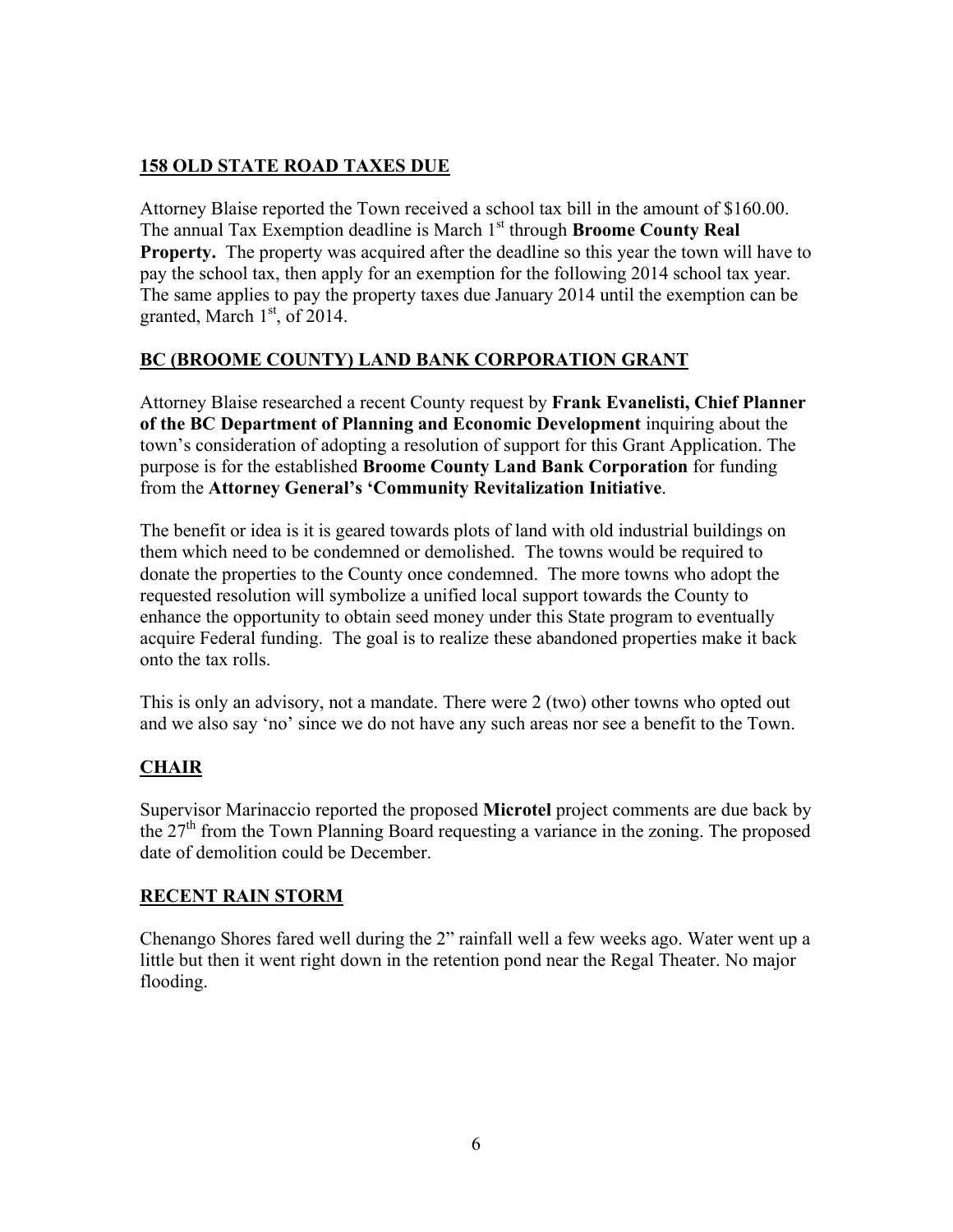# **COMMITTEE REPORTS:**

## **PUBLIC WORKS – WATER DEPARTMENT & HIGHWAY DEPARTMENT**

- 1. Public Works Commissioner Kie reported they will switch their cell phone service from **Sprint** to **Verizon** because the service has been consistently 'dropping' calls and experience dead zones. We qualify for a state municipality rate under the Verizon plan.
- 2. **PTFD** Chief Jason Delanoy called a meeting for 6:30 pm September  $10<sup>th</sup>$  to review the fire contract.
- 3. The spur at Old State Road needs to be repaired now that the water tank project is complete. This project cost came in at \$380,914.00 plus now an additional \$25,000 for the road repair. Councilman Morabito asked if any other pipes or drainage pipes need replacement before the paving commences. We would replace the culvert and verify any replacements needed while the road is opened up. This would be an additional expense but the word from the board is just getting it done.
- 4. Danny Miller of the water department is working on the master pit at the cul-desac of Old Front Street. The pit will be cut out and rebuilt.
- **5.** The right-of-way for the Phelps Street property is progressing. Public Works Commissioner Kie reported the survey is scheduled to be done next week. In the future we should re-name the street possibly to N. Moeller Extension. The rightof-way will connect **Brandy Wine Heights** to **Rogers Mountain Way**.
- 6. **DOT** is replacing the street light lines they damaged with fiber optics lines on Old Front Street.

# **PLANNING & ZONING BOARD**

The next **Planning Board** meeting is scheduled to be held at the **Sunrise Terrace Community Center** on Monday, September 23<sup>rd</sup> at 7:00pm.

The **Microtel** project is currently working respectively with both boards.

### **CODE ENFORCEMENT**

None to report.